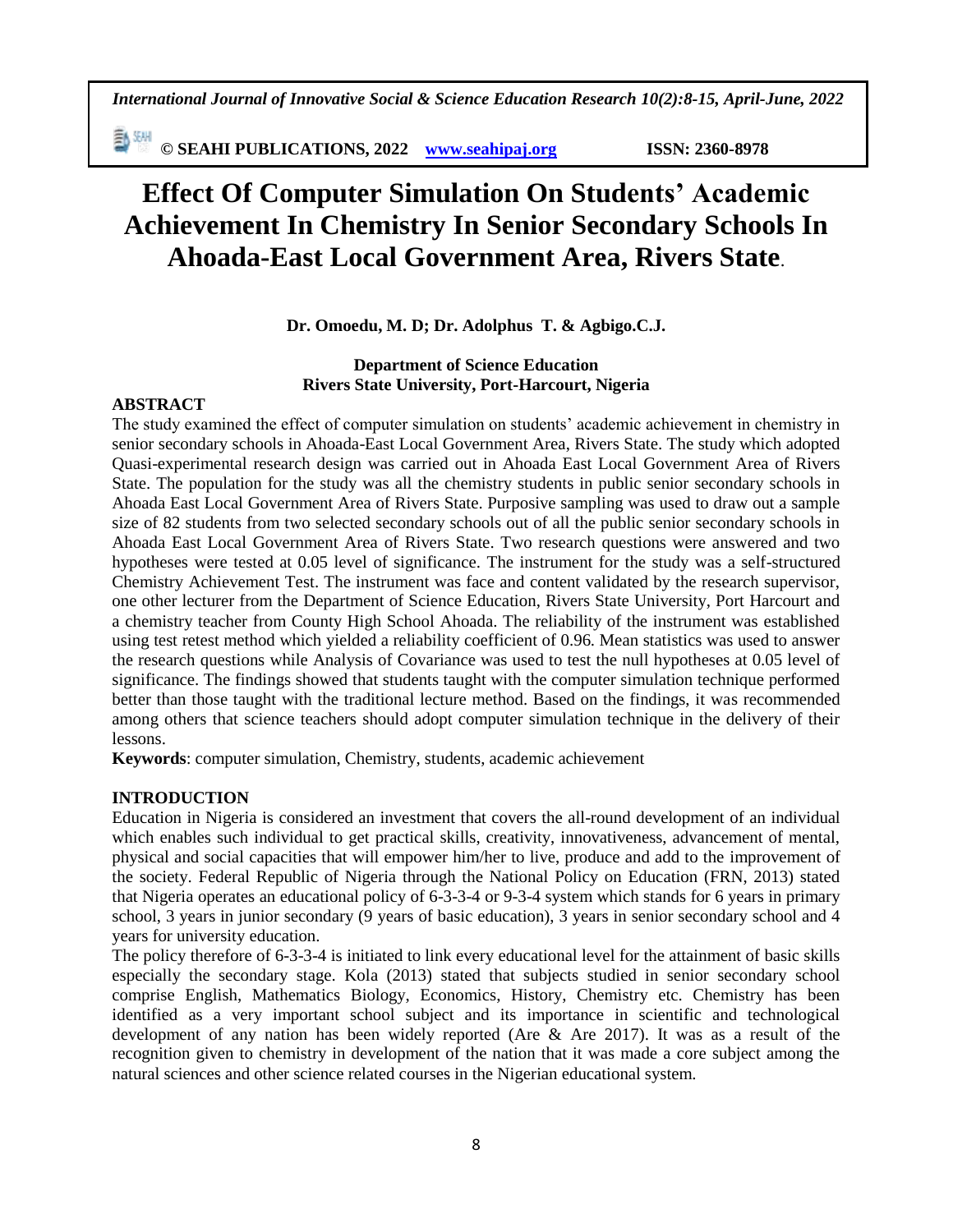Hambly (2021) defines Chemistry as the branch of science that deals with the properties, composition, and structure of elements and compounds, how they can change, and the energy that is released or absorbed when they change. The study of Chemistry is based on the study of the composition, properties, and structure of matter, including atomic structure and the changes influenced by chemical reactions. As such, it can be considered a branch of physical science, alongside astronomy, physics and earth sciences including geology.

The realization of the goals of chemistry to some extent has been impeded because the academic achievement of students in chemistry remains low in Nigeria (Aretal, 2017). Students' academic achievement has to do with what a learner is able to accomplish by executing class work or a given task in the college workshop laboratory. As expressed by Omeh (2010), students' academic achievement is the extent to which a student has achieved his/her short or long-term educational goals. According to John (2021) the students' academic achievement in chemistry is unsatisfactory sequel to the wrong instructional methods such as simulation strategies.

Dauda (2015) asserted that simulation is an instructional strategy (teaching method) that can be used with appropriate learning material at any level from the primary grades through graduate studies. Effective instructional methods stimulate learners' interest which therefore forms a base for achieving desired curriculum objectives in a school setting (Bello, Ibi & Bukar, 2016). In other words, classroom simulations motivate students by keeping them actively engaged in the learning process through requiring that problem solving .In this case, computer imputed with design simulation help student to learn to achieve specific objectives actively rather than passively. They take learning out of area of abstraction and make it participatory skills. It involves learning by doing and this is of particular benefit where skills are required through practice and enables participants to learn facts, processes and alternative strategies.

## **Statement of the Problem**

The purpose of establishing secondary education in Nigeria is to enable students acquire basic cultural elements, especially humanistic, artistic, scientific and technological aspects, develop and strengthen their study and work habits and prepare them for further studies and/or access to the labour market (FRN, 2013). However, it has been observed by Guloba, Wokodola, and Bategeka, (2010) that low achievement in chemistry by students in senior secondary schools is as a result of many factors such as the teaching methods and strategies used by the teachers of chemistry in the classroom and laboratory. Also Frederick (2020) asserted that teachers usually use lecture and traditional methods against the active learning strategies in teaching topics like atomic structure, chemical equilibrium among others in secondary schools in Nigeria. Frederick further stated that science teachers in recent times, instead of adopting a more practical approach of instruction in carrying out instructions, they rather employ the talk-chalk method of teaching.

These observations are in agreement with the reports of the chief examiner 2002, 2004 and 2014 of the West African Examination Council (WAEC) which stated that the shortcomings of the traditional teaching method partly accounted for the poor performance of students in science subjects in WAEC Examinations in recent years. Amen (2014) also observed that the low level of achievement has been attributed to certain factors, which are inadequate qualified science teachers, lack of students' interest, non-exposure to field trip, non-inclusion of science students in Students Industrial Work Experience Scheme (SIWES) and above all, poor method of teaching. It is in the light of the above mentioned factors that the researcher conducted this study to determine the effect of Computer Simulation on Students' Academic Achievement in Chemistry in Senior Secondary Schools in Ahoada-East Local Government Area, Rivers State.

## **Purpose of the Study**

The purpose of the study was to investigate the effect of Computer Simulation on Students' Academic Achievement in Chemistry in Senior Secondary Schools in Ahoada-East Local Government Area, Rivers State. Specifically, the study sought to:

Determine the effect of computer simulation technique on students' academic achievement when taught atomic structure.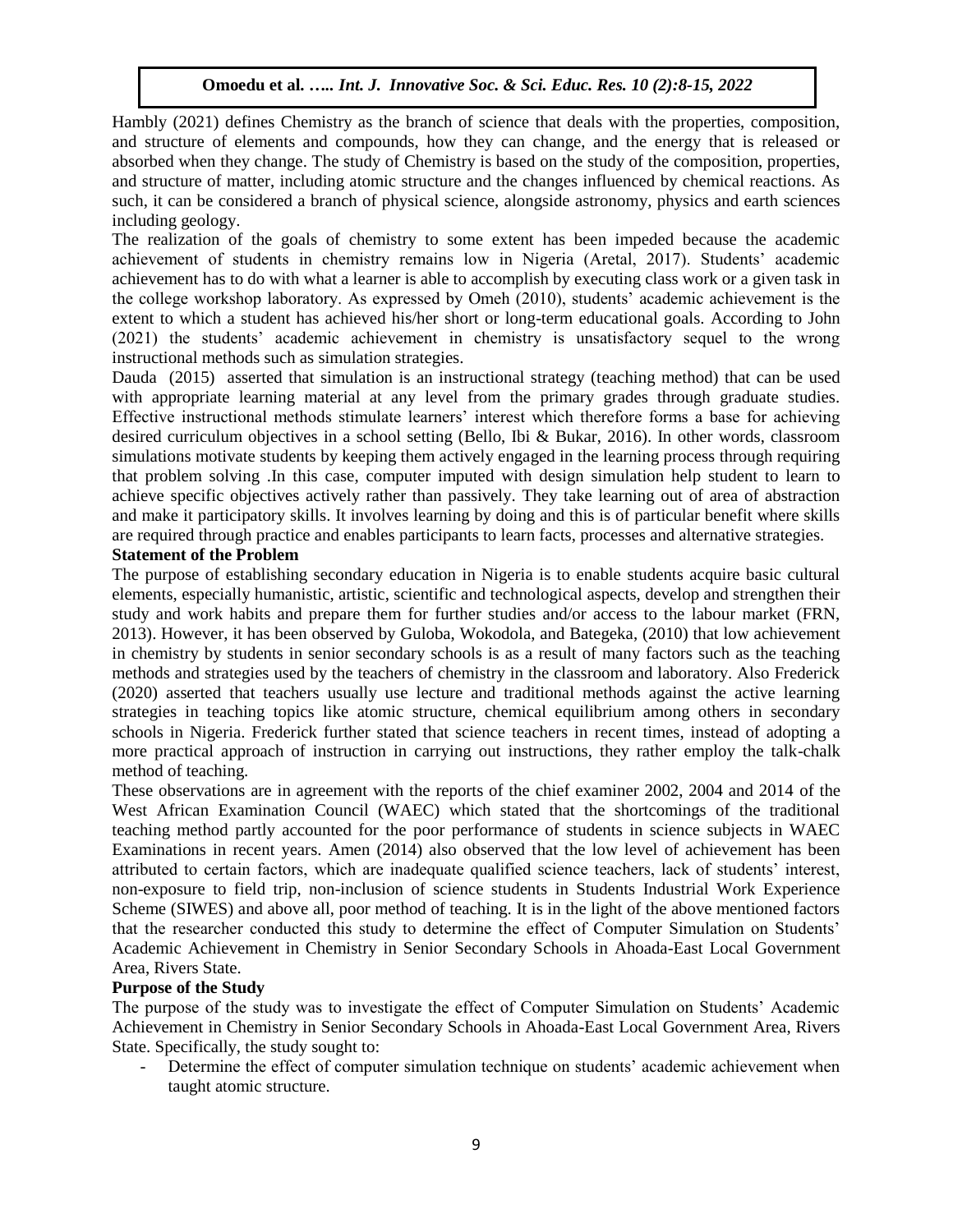Determine the effect of computer simulation technique on students' academic achievement when taught chemical equilibrium.

#### **Research Questions**

- What is the effect of computer simulation technique on students' academic achievement when taught atomic structure?
- What is the effect of computer simulation technique on students' academic achievement when taught chemical equilibrium?

#### **Hypotheses**

- There is no significant difference in the mean scores of students taught atomic structure with computer simulation technique and those taught with the traditional lecture method.
- There is no significant difference in the mean scores of students taught chemical equilibrium with computer simulation technique and those taught with the traditional lecture method.

#### **Literature Review**

This study was guided by Theory of Instruction Jerome E.S. Bruner (1915). The theory sees learning as not just something one acquires possibly because of reinforcement or the other but as a process in which the learner actively reasons out principles or rules underlying an event or objects and tests them out . Ngwoke (2014) contends that learning involves three major processes which are as follows: First process – involves acquisition of incoming information. Second process – involves transformation of the information into a usable form. Third process – involves testing and checking the adequacy of the transformed information. Continuing, Ngwoke stated that Bruner in this position, refuses to see the stimulus as something separate from the learner and only capable of making him emit a mechanistic response but as something he identifies and understands in his own way.

The implication of this theory to effective teaching and learning of chemistry is on the bases that meaningful learning, involves the active search for solution to problems by so doing, the learning will become part and parcel of the students and he/she finally finds the solution to such problem. On this basis, teachers are implored to encourage students to explore alternative solutions to problems, so as to enable them discover new relationships between events or objects which can be done easily with simulation and modelling of objects with the help of computer.

# **Use of Computer in Chemistry Teaching and Learning**

Secondary education is very crucial because it is a gate way to the opportunities and benefits of economic and social development. Furthermore, globalization and the increasing demand for a more sophisticated labour force combined with the growth of knowledge-based economies gives a sense of urgency to the intensified demand for secondary education. In today's world, secondary education is being recognized as the cornerstone of educational systems in the 21st century (Gonczi, 2008).

Quality Secondary education is indispensable in creating a bright future for individuals and nations alike. In secondary education, the use of computer is relevant because its knowledge helps learners to search for the information and to organize their findings. The recent emergence of the computer as an educational tool has given rise to the quality of education experienced and schooling (Fu, 2013). Learners become more and more responsible for their own learning as learners develop through the school system (Otis, Grouzet, & Pelletier, 2006). Many believe that computer needs to be better integrated into curriculums so that all schools produce computer literate, independent learners.

For chemistry education at secondary level, to be more innovative pedagogical methods should be applied in teaching this is because learners often do not perform satisfactorily in basic Chemistry concepts due to the traditional teaching methods employed by teachers. In those lecturing settings, learners are required to sit passively and become listeners (Morgil, Oskay, yavuz, & Arda, 2003). Particularly, for difficult and abstract concepts, learner-centered approaches, especially those that employ modern Information and communication Technologies such as computer simulation technique should be used. In a learnercentered environment, with the assistance of computers, learners are able to work together, use critical thinking and find alternative solutions to problems (Schroedoer & Greenbowe, 2008).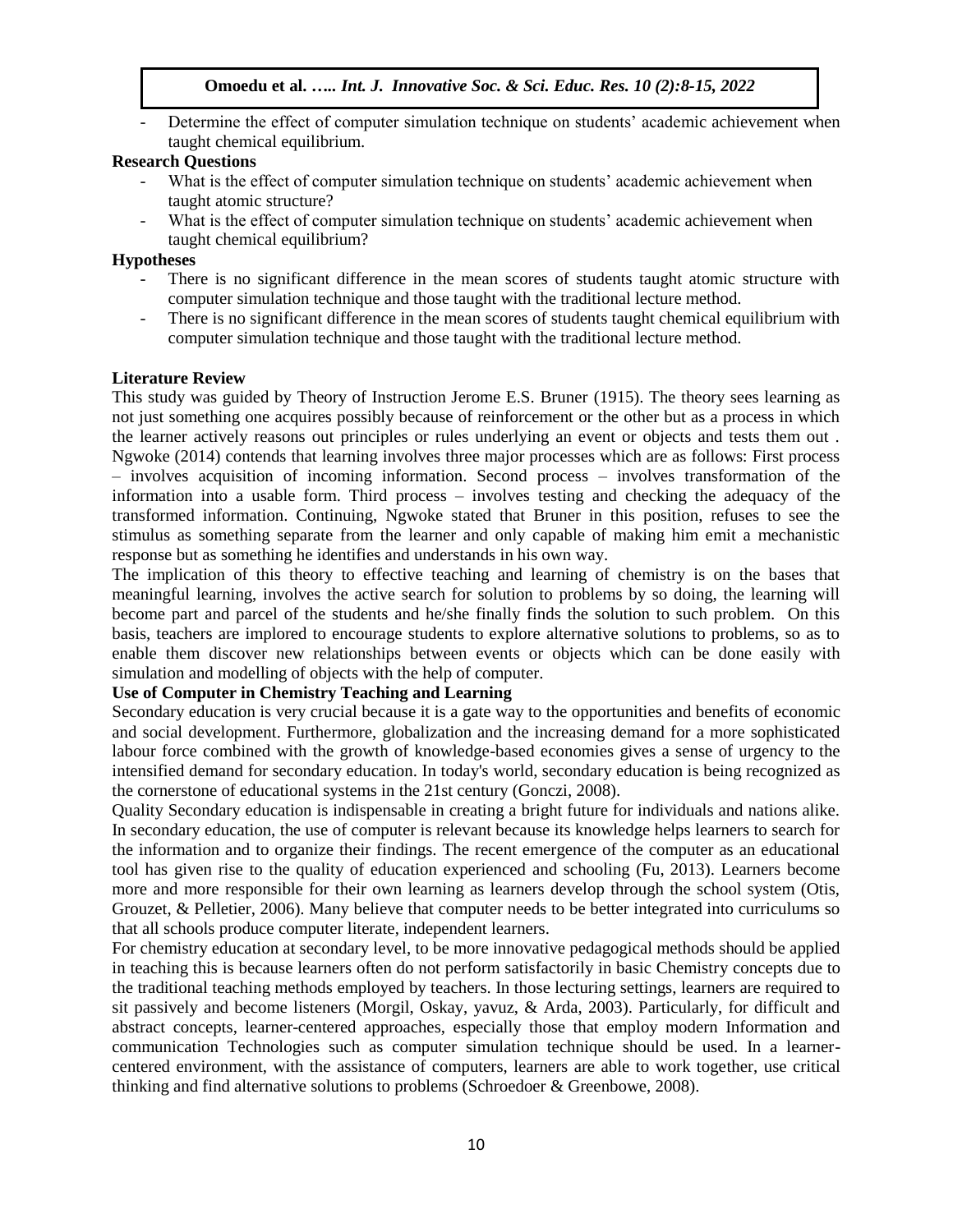According to Cigrik, and Ergul (2009) using computers for simulation technique in teaching has led to an improved teaching quality which in turn leads to better learner achievement. Papert (1993) saw the computer as the ultimate tool for learners to use to create their own knowledge and to introduce them to the process of intellectual investigation. Ward (1994) saw computer as a powerful technology that gives teachers and learners extraordinary control over an amazing array of resources as it makes learning more vibrant, interactive, collaborative, exciting, memorable, and more satisfying. Active learning approach can fundamentally change the role of the teacher in the classroom when properly utilized. The approaches allow teachers to spend more times working alongside the learners instead of using "chalk and talk" at the front of the room.

## **Simulation**

Simulation in teaching has recently entered the field of education. The word Simulation means to imitate exactly. Interest is aroused in the pupils through 'Role Playing' while teaching (Alessi and Trollip, 2001). In the simulated teaching technique, the students are only acquainted with the conditions. It is used at different levels of instruction. By the same token classroom simulation removes the risk from the first steps of a new type and enables him to come to terms with demand of a complex skill learning without the stress of the real situation. Computer simulation has been defined in different ways by different researchers.

Alessi etal (2001) stated that simulation is just one type among many of computer assisted instruction (CAI). Simulations are tools that facilitate learning through representation and practice in a repeatable, focused environment (Aldrich, 2004). According to Goldsim (2011), Computer simulation helps to identify and understand factors which control the system and or to predict the future behavior of the system. Simulation includes role plays, games, computer programs that encourage students to become active participants in classroom.

Simulation can be classified in many ways:

- Physical simulation: the physical object is presented on a screen and the students learn about it. For an example when electrons are displayed to observe the influence of temperature. Here students can manipulate the temperature to see its effect in the movement of electrons.

- Process simulation: processes that are not visible can be demonstrated using processing simulations. For example, how population grows and declines or rise and fall of stock exchange.

- Procedural simulation: here procedures are followed in order to understand sequence of event. Students can be asked to follow a set of procedures in observing reaction rate which ends in a particular product.

- Situational simulations: this has to do with attitudinal and behavioral changes of people. The students use this simulation to explore the effects of different approaches to a problem (Tippler, 2003).

#### **METHODOLOGY**

The research design for the study was Quasi-experimental. Specifically, the type of quasi-experimental design used was the non-equivalent control group which involves two groups (control and experimental). This design is considered to be appropriate because, true experimental design may not be feasible (Akaninwor, 2014). This design involves the use of pretest-posttest. In this research design, no randomization was employed in order to ensure the equivalence of the two groups. The population of this study consisted of 1,538 chemistry students in all the Public Senior Secondary Schools in Ahoada East Local Government Area of Rivers State. One school was purposively sampled out of seventeen (17) secondary schools in Ahoada East Local Government. Two classes taught by same teacher were used. The school has four (4) SS2 arms (A,B,C and D). Arms A and C are for science students while B and D are for arts students. Arm A has 50 students, while B has 32 students. The sample size includes 50 students of experimental group from Arm A and 32 students of control group from Arm C, both in UPATA I Community Secondary School Edeoha in Ahoada East Local Government Area. UPATA I Community secondary was purposively sampled out because they have computer facilities. Coin was tossed once to assign experimental group to Arm A, and control group to Arm C. SS2 was considered for this research work because SSS 3 students were preparing for their secondary examinations and also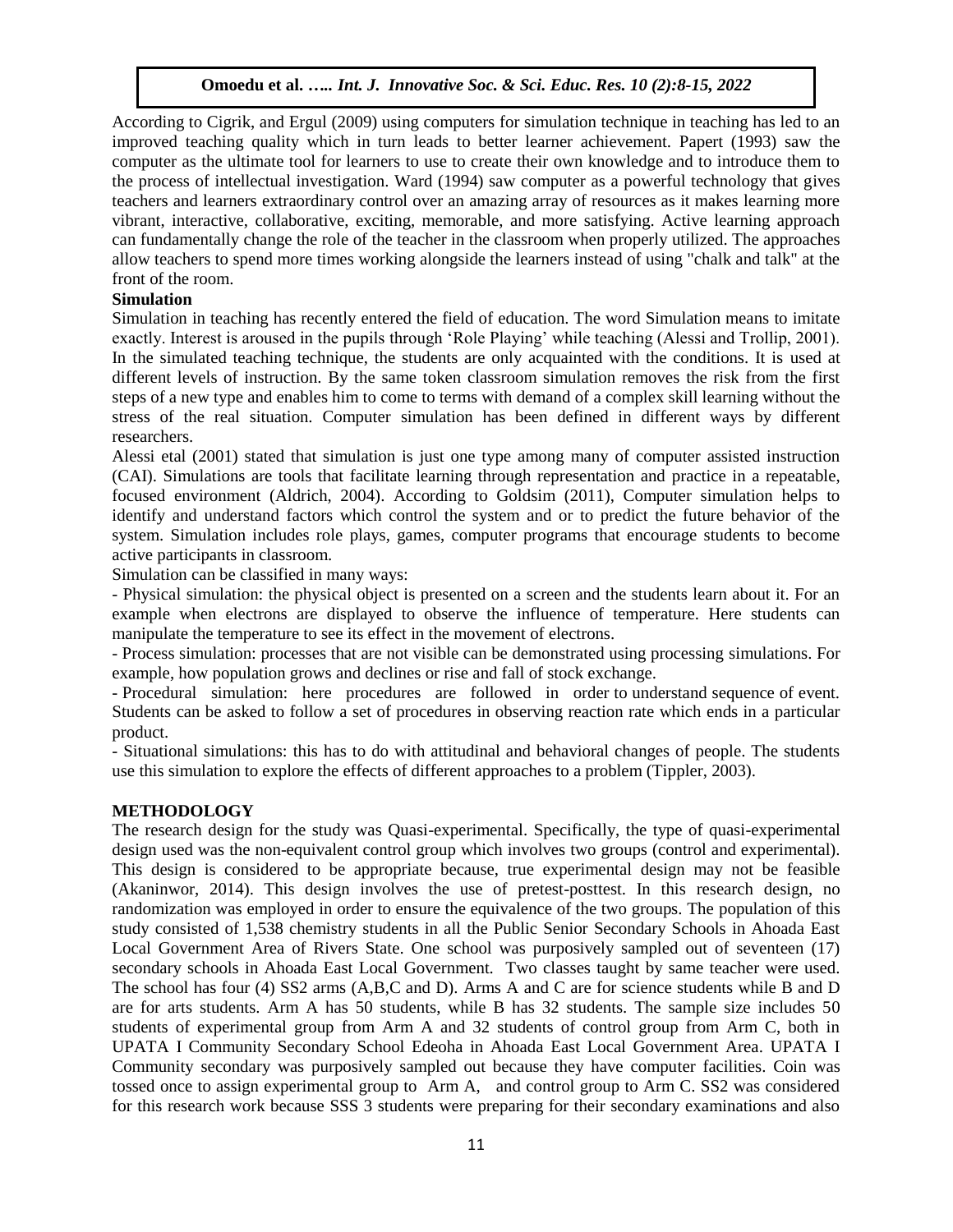SS1 students were not grounded in Chemistry because they just graduated from JSS 3. A pre-test was administered to the two groups. The pre-test was used to ascertain the learners' prior knowledge in Chemistry, before the intervention. After the intervention, a post-test was also administered to access the effect of the intervention and to measure learners' academic achievement after the lessons. The content appropriateness was content validated by the research supervisor and two other experts from Science Education Department of Rivers State University and a Chemistry Teacher from County High School Ahoada. The reliability of the instrument was determined using test retest method. The coefficient of the reliability obtained for equivalent test was 0.96. The instrument for data collection in the study was Chemistry Achievement Test (CAT).

The data generated from the research questions of this study were analyzed using mean. Analysis of covariance (ANCOVA) statistics was used to test hypotheses at 0.05 level of significance. The ANCOVA was used for easy comparison of the mean of the two groups. Decision was taken after ANCOVA test and analysis technique based on statistical rule as follows: If f-calculated (f-cal) is less than the f-critical (fcrit),  $H_0$  should be accepted. On the other hand, if f-calculated (f-cal), is greater than or equal f-critical (fcrit),  $H_0$  should be rejected.

## **RESULTS**

**Research Question 1:** *What is the effect of computer simulation on students' academic achievement when taught atomic structure with the technique?*

Data necessary to provide answer to research question one were analyzed and presented in Table 4.1. Table 4.1: Mean Scores of Students' Academic Achievement in atomic Structure.

| Tuoto 1.1. Morti poolos ol pragonis "Torgoniio". Ionio (Chioni in aronno pri aorato) |          |           |                       |              |       |
|--------------------------------------------------------------------------------------|----------|-----------|-----------------------|--------------|-------|
| Groups                                                                               | Pre-Test | Post-Test | Pre-Test              | Post-Test    | Mean  |
|                                                                                      |          |           | Mean $\left X\right $ | Mean $X_2$ . | Gain  |
| <b>Experimental Group</b>                                                            | 50       | 50        | 26.76                 | 59.76        | 33.00 |
| Control Group                                                                        |          | 37        | 20.81                 | 46.31        | 25.50 |
| $\sim$<br>$\sqrt{2}$ $\sqrt{2}$ $\sqrt{2}$                                           |          |           |                       |              |       |

Source: Field Study (2021).

Results from Table 4.1 show that the pre-test mean score for experimental group was 26.76 while that of the control group was 20.81. The post-test mean scores for the experimental group were 59.76 while that of the control group was 46.31. The mean gain on the basis of the differences between the pre-test and post-test scores of each group indicated 33.0 for the experimental group and 25.50 for the control group as indicated in Table 4.1. Consequently, the post-test mean scores for the two groups show that students in the experimental group (59.76) also performed better than those in the control group (46.31). The results show that students taught with computer simulation technique of instruction are better than those instructed with the traditional lecture method in atomic structure.

**Research Question 2:** *What is the effect of computer simulation on students' academic achievement when taught chemical equilibrium with the method?* 

| Table 4.2. Mean Scores of Students Academic Achievement in Chemical Equilibrium. |               |                          |                        |              |           |
|----------------------------------------------------------------------------------|---------------|--------------------------|------------------------|--------------|-----------|
| Groups                                                                           | $Pre-Test(N)$ | Post-Test $(N)$ Pre-Test |                        | Post-Test    | Mean Gain |
|                                                                                  |               |                          | Mean $\mathcal{A}_{1}$ | Mean $(X_2)$ |           |
| <b>Experimental Group</b>                                                        | 50            | 50                       | 23.56                  | 62.28        | 38.72     |
| Control Group                                                                    |               | 32                       | 24.75                  | 36.81        | 12.06     |

Table 4.2: Mean Scores of Students' Academic Achievement in Chemical Equilibrium.

Source: Field Study (2021).

Results from Table 4.2 show that the pre-test mean score for the experimental group was 23.56 while that of the control group was 24.75. The mean of the pre-test scores for the two groups revealed that students in the traditional lecture group performed better on the pre-test than those in the computer simulation group. Furthermore, the mean gain on the basis of the differences between the pre-test mean scores and post-test mean scores of each group indicated 38.72 for the experimental group and 12.06 for the control group as shown in Table 4.2.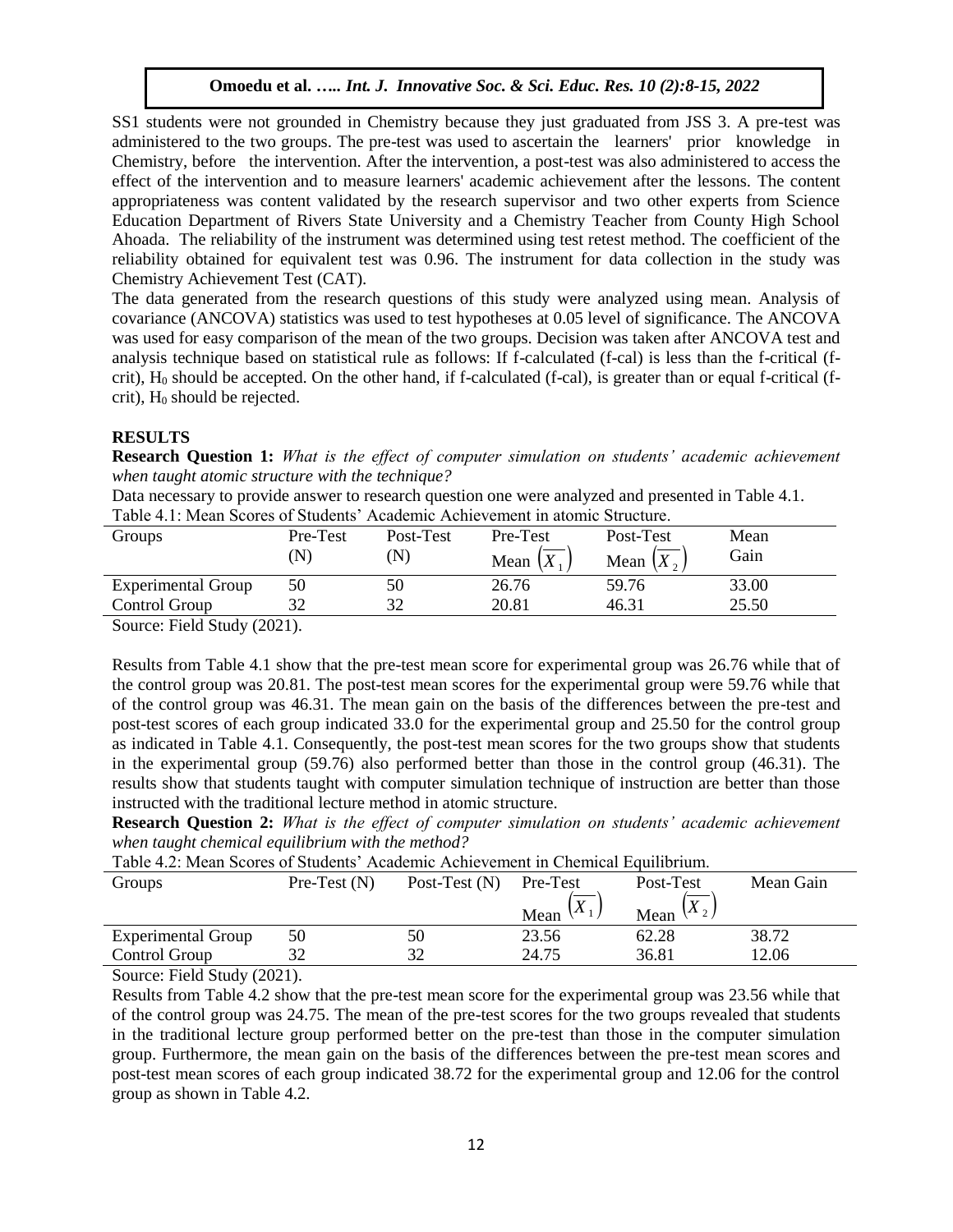Consequently, the post-test mean scores for the two groups show that students in the experimental group (62.28) have higher academic achievement than those in the control group (36.81). The results apparently show that students taught with computer simulation technique are better than their counterparts taught with the conventional lecture method in diesel engine system.

**Hypothesis 1:** There is no significant difference in the mean scores of students taught atomic structure with computer simulation technique and those taught with the traditional lecture method.

| Table 4.3. Analysis of Covariance (AlvCOVA) Fur Scores in Atomic Structure. |                |    |               |       |                |                |                 |
|-----------------------------------------------------------------------------|----------------|----|---------------|-------|----------------|----------------|-----------------|
| Source of                                                                   | Sum of         | Df | <b>Mean</b>   | F-cal | <b>F</b> -crit | <b>P-value</b> | <b>Decision</b> |
| <b>Variation</b>                                                            | <b>Squares</b> |    | <b>Square</b> |       |                |                |                 |
| Between groups                                                              | 4517.23        |    | 4617.23       | 14.13 | 3.96           | 0.0003         | Significant     |
| Within groups                                                               | 25246.7        | 79 | 319.58        |       |                |                |                 |
| Total                                                                       | 29763.93       | 80 |               |       |                |                |                 |

# **Table 4.5: Analysis of Covariance (ANCOVA) For Scores in Atomic Structure**.

From the result in Table 4.5, F-calculated 14.13, F-critical 3.96. At 0.05 level of significance, degree of freedom (df) is 1 and 79. This shows that since the F-calculated  $>$  F-critical, the null hypothesis is rejected. This shows that there is a significant difference in the mean score of academic achievement of students taught atomic structure with computer simulation instructional technique and those taught using the traditional lecture method.

**Hypothesis 2:** There is no significant difference in the mean scores of students taught chemical equilibrium with computer simulation technique and those taught with the traditional lecture method. Data for test of this hypothesis were analyzed and the result presented in Table 4.6.

| Table 4.0. Analysis of Coval lance (AlvCOVA) For Scores in Chemical Equinibilium. |                  |      |               |       |                |               |                 |
|-----------------------------------------------------------------------------------|------------------|------|---------------|-------|----------------|---------------|-----------------|
| <b>Source</b><br>of                                                               | <b>Sum</b><br>oť | - Df | Mean          | F-cal | <b>F</b> -crit | <b>Pyalue</b> | <b>Decision</b> |
| <b>Variation</b>                                                                  | <b>Squares</b>   |      | <b>Square</b> |       |                |               |                 |
| Between groups                                                                    | 13063.89         |      | 13063.89      | 33.09 | 3.96           | 0.0000        | Significant     |
| Within groups                                                                     | 31187.55         | 79   | 394.78        |       |                |               |                 |
| <b>Total</b>                                                                      | 44251.44         | 80   |               |       |                |               |                 |

|  |  |  | Table 4.6: Analysis of Covariance (ANCOVA) For Scores in Chemical Equilibrium. |
|--|--|--|--------------------------------------------------------------------------------|
|--|--|--|--------------------------------------------------------------------------------|

From the result in Table 4.6, F-calculated 33.09, F-critical 3.96. At 0.05 significant level, degree of freedom (df) 1 and 79. Since the F-calculated is greater than F-critical (F-cal > F-crit), the null hypothesis is rejected. This indicates that there is a significant difference in the mean score of academic achievement between students taught chemical equilibrium with computer simulation instructional technique and those taught using the traditional lecture method.

## **DISCUSSION OF FINDINGS**

The result of research question one on atomic structure showed that the students taught with computer simulation instructional technique performed better than the students taught with conventional lecture method, with pre-test mean scores of 26.76 and 20.81 as well as post-test mean scores of 59.76 and 46.31 respectively.

Also, the finding showed a significant difference between the effect of computer simulation instructional technique and conventional lecture methods of teaching on students' academic achievement in atomic structure. The finding is in agreement with the opinions of Okebukola and Okoye (2013) who were of the opinion that computer simulation instructional technique should be adopted in teaching science and technology because it is activity oriented and involves practical demonstration.

The analysis of the results on research question two suggested that chemical equilibrium revealed that the students taught with computer simulation instructional technique performed better than the ones taught with conventional lecture method with pre-test mean score of 23.56 and 24.75 as well as post-test mean score of 62.28.81 respectively. These findings indicated a significant difference between the effect of computer simulation technique and the traditional lecture methods of teaching on students' academic achievement in chemical equilibrium.

This finding is in agreement with Ali (2014) who was of the view that the adoption of student-centered instructional approaches improves the academic achievement of students. It was further opined and 36that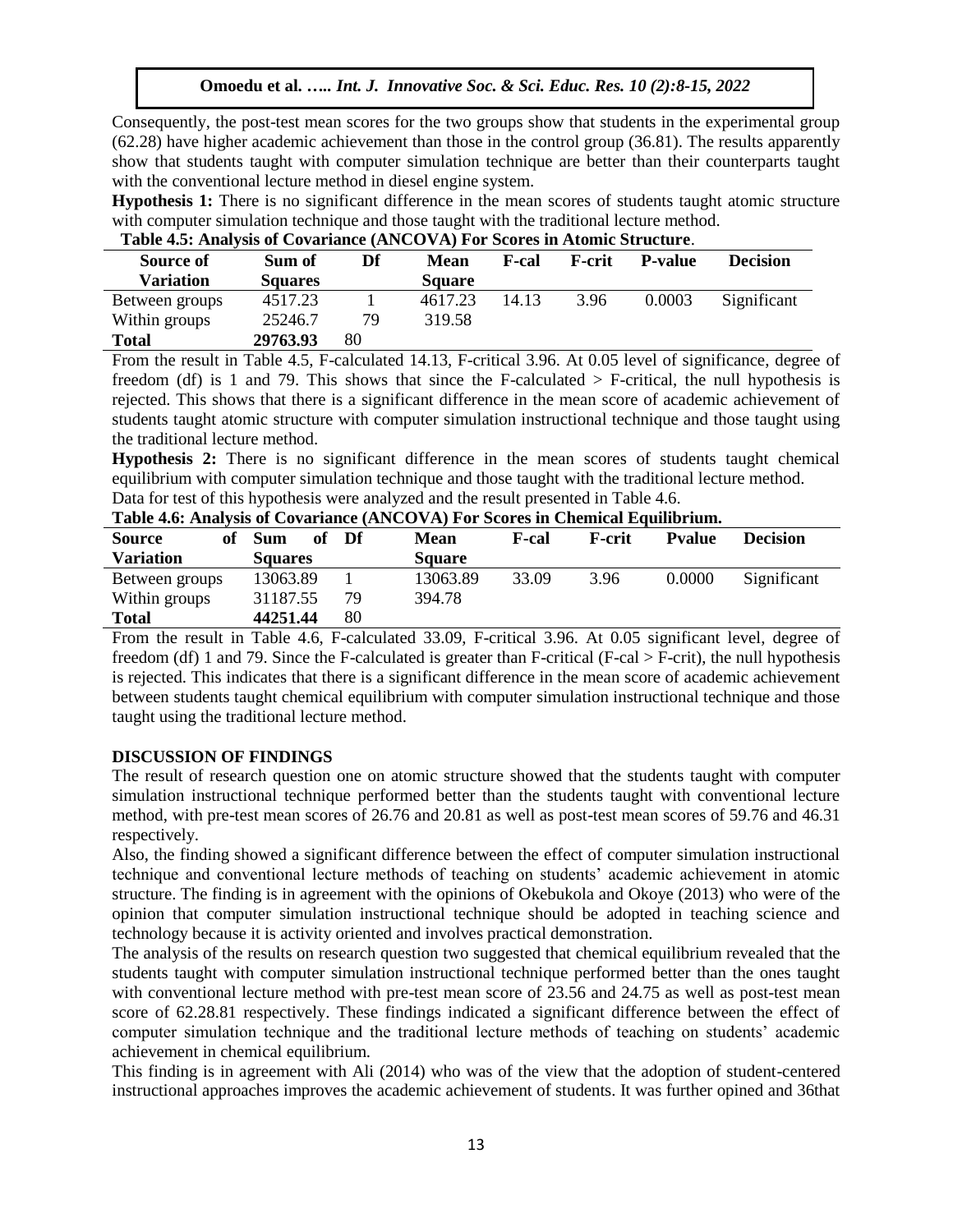computer simulation technique of instruction would strengthen weaker students while brighter ones would further excel. The finding also was supported by the view of Richards (2014) who posited that computer simulation technique is an effective strategy that makes available learning by doing. Richards further stated that students instructed using computer simulation would in no small measure perform better than those taught with the traditional lecture method.

#### **CONCLUSION**

Based on the findings from the study, it was concluded that students taught with computer simulation technique have higher academic achievement than those taught with the traditional lecture method in senior secondary school chemistry. Students taught with computer simulation technique are better than their counterparts taught atomic structure, chemical equilibrium, electronic configuration and chemical bonding with conventional lecture method.

#### **RECOMMENDATIONS**

- Chemistry teachers should adopt computer simulation technique amongst other active instructional methods.

- Government of Rivers State should declare a state of emergency on the improvement of learning facilities in secondary schools.

#### **REFERENCES**

Alessi, S. M., & Trollip, S. R. (2001). *Multimedia for learning*. Boston: Allynn and Bacon.

- Ali, A. (2014). Nigerian Scientist and Science Teacher Education. Perception of the Process and Product of Science. *Journal of Science Teachers' Association of Nigeria.* 24(1&2), 140 – 142.
- Amen, O.O. (2014). *Auto-Mechanics Work for Self-Sustenance*. A Paper Presented at a Seminar Organized by the TEDSA Students of the Department of Technical Education, Tai Solarin university of Education, Ijagun on  $21<sup>st</sup>$  February.
- Are, F. T., & Are, C. T. (2017). Problems Militating Against Effective Teaching and Learning of Chemistry in Secondary Schools in Nigeria. *Multidisciplinary Journal of Research Development.* 26(2):153-157.
- Bello, S., Ibi, N. B., & Bukar, I.B. (2016). Effect of Simulation Techniques and Lecture Method on Students' Academic Performance in Mafoni Day Secondary School Maiduguri, Borno State. *Nigeria Journal of Education and Practice*. 7(23): 2223-2233.
- Dauda, A.D. (2015). Effect of Inquiry and Simulation Games Techniques on Academic Performance of JSS Students in Kaduna State, Nigeria: *Unpublished M.ed. Thesis*, ABU Zaria.
- Federal Republic of Nigeria (2013). *National policy on Education*. Lagos, Nigeria. NERDC Press.
- Federick, A. (2020). The Use of Information & Communication tools to teach particulate nature of matter: *A study of science class Journal of Education and Practice*. Vol.11, No.13.
- Fu, J. S. (2013). ICT in Education: A Critical Literature Review and Its Implications. *International Journal of Education and Development using information and Communication Technology*, 9(11).
- Goldsim, A. K. (2011). Introduction to what is Simulation (online) .*Available on http;// www.goldsim.com/web/introduction/ simulation.*
- Gonczi, A. (2008). Corporate Australia and the 'Education Revolution, The University of Sydney. *Retrieved on 30th March, 2021, fro[m www.uos.com](http://www.uos.com/)*.
- Guloba, M. Wokodolaa, J. & Batageta (2010). Does Teaching Methods and Availability of Resources Influence Pupils Performance. *Unpublished Research,* Uganda.
- Hambly, M. (2021) What is Chemistry? *Retrieved from https://www.newscientist.com on the 4th* October, 2021.
- John, O, P. (2021). Problems of Teaching Chemistry in Nigeria Secondary Schools (A Case Study of Egor Local Government Area in Benin). *Retrieved from https://www.projectreserve.com/ on 10 January 2021.*